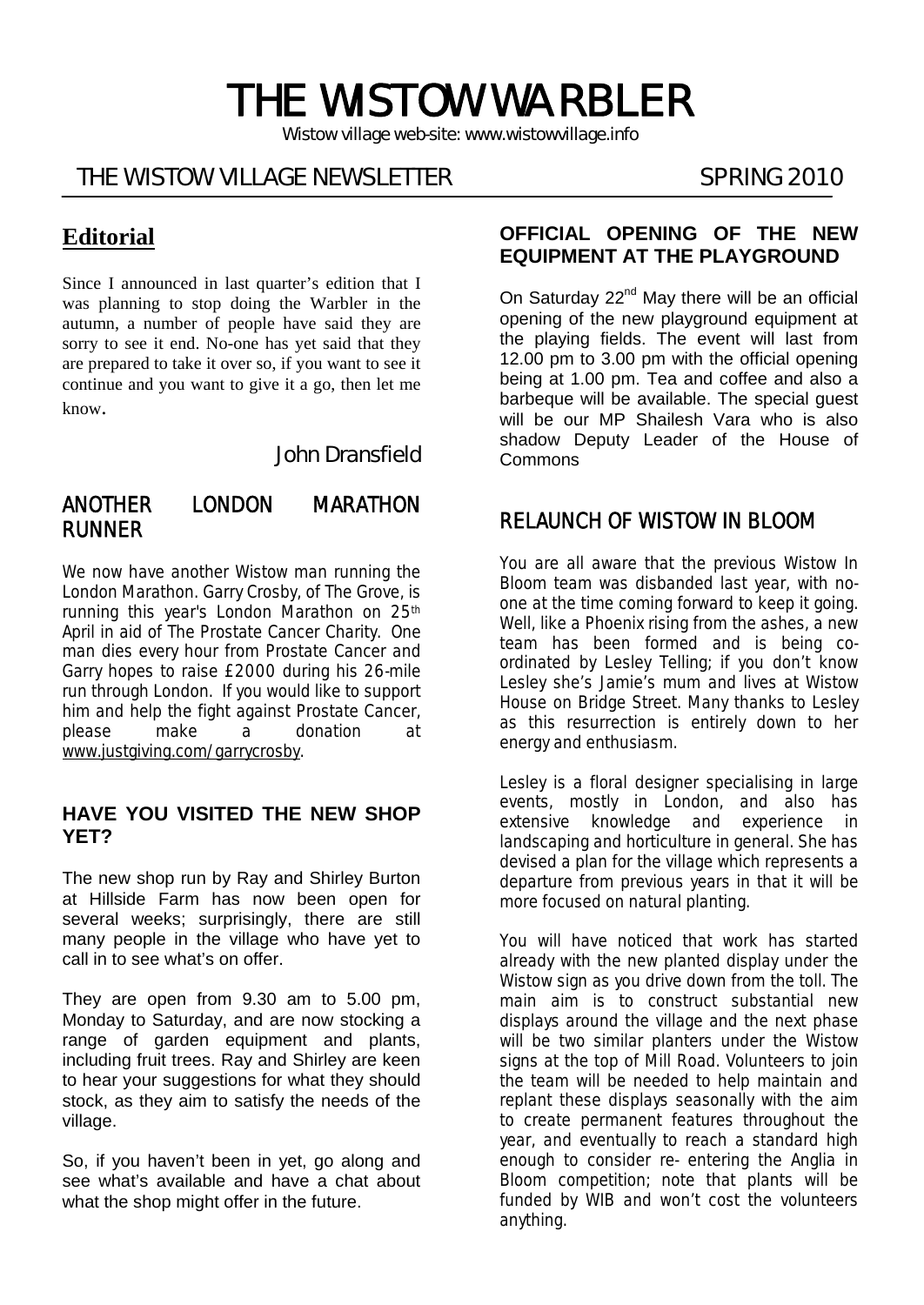A series of fund raising events will be happening over the coming months to enable the planting scheme to be maintained and extended. The first of these, in line with past WIB tradition, is a Quiz Night to be held in the village hall on Saturday 17<sup>th</sup> April, 7.00 pm for 7.30 pm start. There will be a bar and nibbles will be provided, and the idea is to have teams of 4 people. Tickets are £3.50 per person and can be obtained from Jill Wadsworth (tel 822541) or Sue Green (tel 824873). Another date for the diary; on Sunday 13<sup>th</sup> June there will be an Open Garden Day at Wistow House. Tickets will be available soon, the admission price (still to be confirmed) will include tea/coffee and cake; there will also be homemade cakes available for purchase.

Also, following a presentation by Lesley to the parish Council, they have very kindly agreed to pledge £200 which will be available to be be drawn on as necessary in the future; the aim at present is to raise initial funds from fund-raising initiatives.

You will also no doubt have noticed that a volunteer Working Party has been busy on the village green. This is the start of the process of smartening up the green by repositioning plants and bulbs and repairing the damage caused by the bridge contractors and the flooding.

Hopefully the efforts of a small number of volunteers will inspire you to join the team (many hands make light work, etc) and after all it is for the benefit of everyone in our village. For more information phone Lesley on 823553 and we look forward to meeting many more of you over the coming months.

#### MORE UPDATES FROM THE PARISH **COUNCIL**

The closing date for applications for Allotments will be August 30th 2010; the Parish Council will notify successful applicants following the Parish Council meeting on 31st August.

The Parish Council Annual Open Meeting is on Tuesday, 27th April at 7.30 pm in the Village Hall. Come along to find out what is going on and have an opportunity to ask questions.

As the General Election is being held on 6th May, our Parish Council Elections will now be held on 27th May. If you would like to stand for the Parish Council election then you need to get your nominations in ASAP, the likely closing date is  $20<sup>th</sup>$  April. You can get nomination forms from Patsy Coles.

Water Main Renewal; Cambridge Water Company have notified that they are planning to renew the old water main on the Hill. Work is due to begin in spring/early summer. Minimum disturbance for water supply customers and inconvenience for road users is their aim throughout the renewal works, however, it is inevitable that some disruption will result. Any interruptions to supply will be kept to the minimum and householders will receive advance notice in writing of the date, time and duration of any planned interruption. They have apologised for the short notice but have resources available to complete the work. Plans are available from Patsy Coles if anyone would like to see them, they will also be available at the Open Meeting.

## **CANCER RESEARCH UK**

The Big Breakfast this year was held on Tuesday 23rd March and once again the faithful bacon and butty eaters arrived to support this fund raising event. The Bring & Buy table was full of bargains, there were some lovely raffle prizes and the atmosphere was bubbling. Thanks to everyone who supported this event yet again to raise £238.

Instead of a Pink Party this year the aim is to hold a Blue Party in aid of Prostrate Cancer. This will be at the Three Horseshoes, just watch out for the posters. Also, to celebrate 25years since the formation of the local CRUK committee, a special Silver Ball is being held at the Marriott Hotel, Huntingdon on Friday, 22nd October 2010. Further information from Sally Wilson (tel 823217) or Jill Wadsworth (tel 822541).

# DIGITAL CAMERA COURSE

Are you happy with your digital camera photographs or would you like a chance to improve them under a professional tutor? Keith Waterston, who lives in the village, a professional photographer and Senior Lecturer at Huntingdon Regional College, has kindly offered to run a course in the Village Hall but also with practical instruction and projects around the village. This will be in three sessions 11th May, 26th May and 7th June 2010.